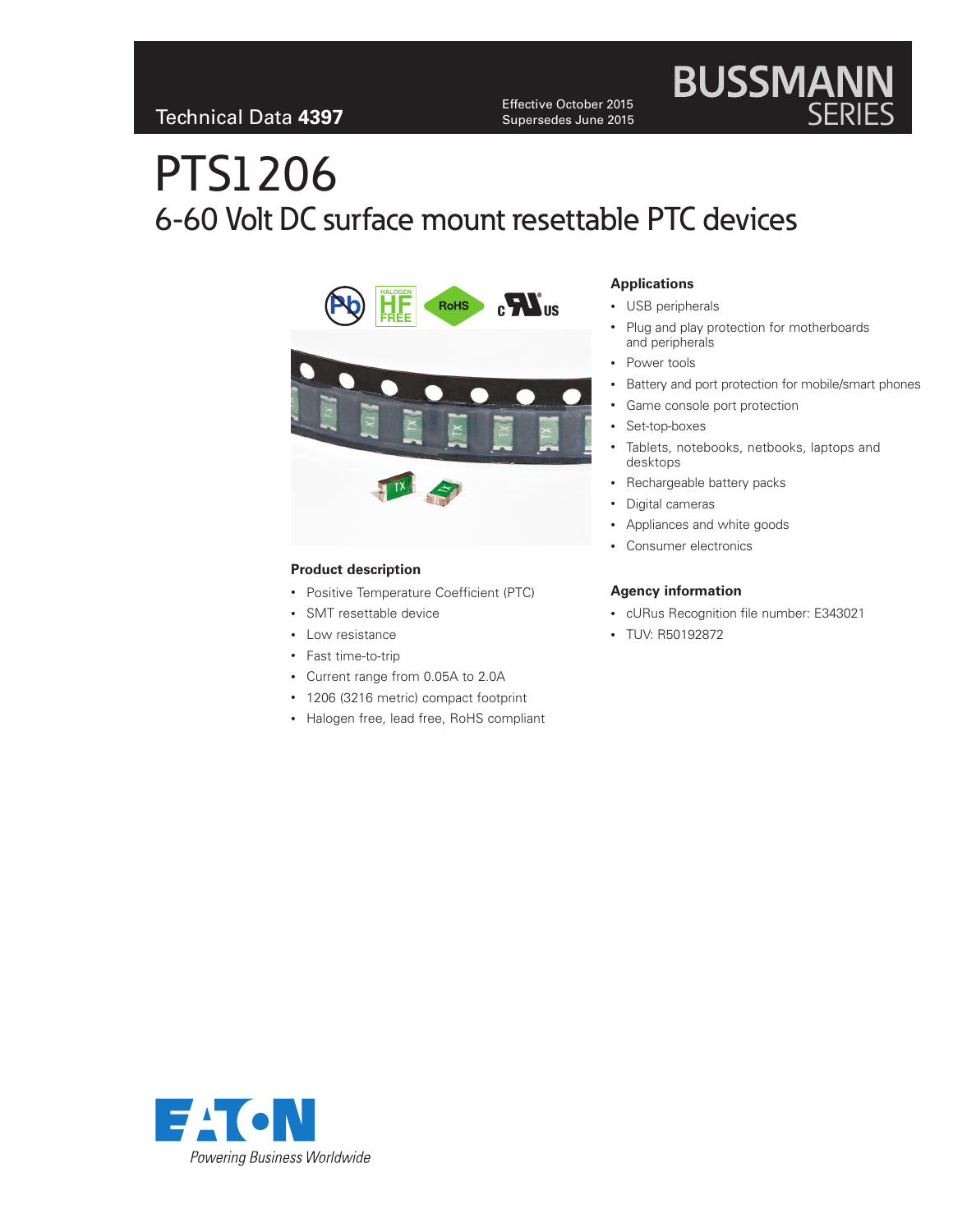#### **Product specifications**

|                          | $V$ max <sup>1</sup> | $Imax^2$ | lhold <sup>3</sup> | ltrip <sup>4</sup> | Pd <sup>5</sup> |      | Time to trip (maximum | <b>Resistance<sup>6</sup></b>         |                                      |                 |       | <b>Agency information</b> |
|--------------------------|----------------------|----------|--------------------|--------------------|-----------------|------|-----------------------|---------------------------------------|--------------------------------------|-----------------|-------|---------------------------|
| Part Number <sup>7</sup> | $(V_{\rm nc})$       | (A)      | (A)                | (A)                | typical<br>(W)  | (A)  | (Seconds)             | Initial $(R_i)$<br>minimum $(\Omega)$ | Post trip (R.)<br>maximum $(\Omega)$ | Part<br>marking | cURus | <b>TUV</b>                |
| PTS120660V005            | 60                   | 100      | 0.05               | 0.15               | 0.4             | 0.25 | 1.5                   | 3.6                                   | 50                                   | <b>TH</b>       | X     | X                         |
| PTS120660V010            | 60                   | 100      | 0.10               | 0.25               | 0.4             | 0.5  | 1.0                   | 1.6                                   | 15                                   | TY              | X     | Χ                         |
| PTS120630V012            | 30                   | 100      | 0.12               | 0.29               | 0.5             |      | 0.2                   | 1.4                                   | 6                                    | TJ              | X     | X                         |
| PTS120630V016            | 30                   | 100      | 0.16               | 0.37               | 0.5             |      | 0.3                   | 1.1                                   | 4.5                                  | TK              | X     | Χ                         |
| PTS120624V020            | 24                   | 100      | 0.20               | 0.42               | 0.6             | 8    | 0.1                   | 0.65                                  | 2.6                                  | <b>TL</b>       | X     | X                         |
| PTS120616V025            | 16                   | 100      | 0.25               | 0.50               | 0.6             | 8    | 0.08                  | 0.55                                  | 2.3                                  | <b>TN</b>       | X     | X                         |
| PTS120616V035            | 16                   | 100      | 0.35               | 0.75               | 0.6             | 8    | 0.1                   | 0.3                                   | 1.2                                  | TP              | X     | X                         |
| PTS12066V050             | 6                    | 100      | 0.50               | 1.0                | 0.6             | 8    | 0.1                   | 0.15                                  | 0.7                                  | TQ              | X     | Χ                         |
| PTS120615V050            | 15                   | 100      | 0.50               | 1.0                | 0.6             | 8    | 0.1                   | 0.15                                  | 0.7                                  | TQ1             | X     | X                         |
| PTS12066V075             | 6                    | 100      | 0.75               | 1.5                | 0.6             | 8    | 0.2                   | 0.1                                   | 0.29                                 | <b>TR</b>       | Χ     | X                         |
| PTS12066V100             | 6                    | 100      | 1.0                | 1.8                | 0.8             | 8    | 0.3                   | 0.065                                 | 0.21                                 | <b>TS</b>       | X     | X                         |
| PTS12066V110             | 6                    | 100      | 1.1                | 2.2                | 0.8             | 8    | 0.3                   | 0.07                                  | 0.2                                  | TU              | Χ     | Χ                         |
| PTS12066V150             | 6                    | 100      | 1.5                | 3.0                | 0.8             | 8    |                       | 0.04                                  | 0.12                                 | <b>TV</b>       | X     | X                         |
| PTS12066V200             | 6                    | 100      | 2.0                | 3.5                | 1.0             | 8    | 1.5                   | 0.02                                  | 0.08                                 | <b>TX</b>       | X     | X                         |

1. Vmax: Maximum continuous voltage the device can withstand without damage at current

2. Imax: Maximum fault current the device can withstand without damage at rated voltage

3. Ihold: Maximum current the device will pass without interruption at  $23^{\circ}$ C still air 4. Itrip: Minimum current that will transition the device from low resistance to high r Itrip: Minimum current that will transition the device from low resistance to high resistance at 23°C still air

5. Pd: Power dissipated from the device when in tripped state at 23°C still air

6. R<sub>i</sub>: Minimum resistance of the device at 23°C

R<sub>1</sub>: Maximum resistance of the device when measured one hour post reflow at 23°C 7. Part Number Definition: PTS1206xVxxx

PTS1206 = Product code and size

xV = Voltage rating (Vmax)

xxx = Ampere rating (Ihold)

#### **Dimensions–mm (in)**



#### **Recommended pad layout–mm (in)**



| Part number   | A minimum | A maximum |
|---------------|-----------|-----------|
| PTS120660V005 | 0.50      | 0.90      |
| PTS120660V010 | 0.50      | 0.90      |
| PTS120630V012 | 0.35      | 0.90      |
| PTS120630V016 | 0.28      | 0.68      |
| PTS120624V020 | 0.28      | 0.68      |
| PTS120616V025 | 0.28      | 0.68      |
| PTS120616V035 | 0.28      | 0.68      |
| PTS12066V050  | 0.28      | 0.68      |
| PTS120615V050 | 0.28      | 1.06      |
| PTS12066V075  | 0.28      | 0.85      |
| PTS12066V100  | 0.40      | 0.88      |
| PTS12066V110  | 0.40      | 0.88      |
| PTS12066V150  | 0.55      | 1.15      |
| PTS12066V200  | 0.55      | 1.15      |
|               |           |           |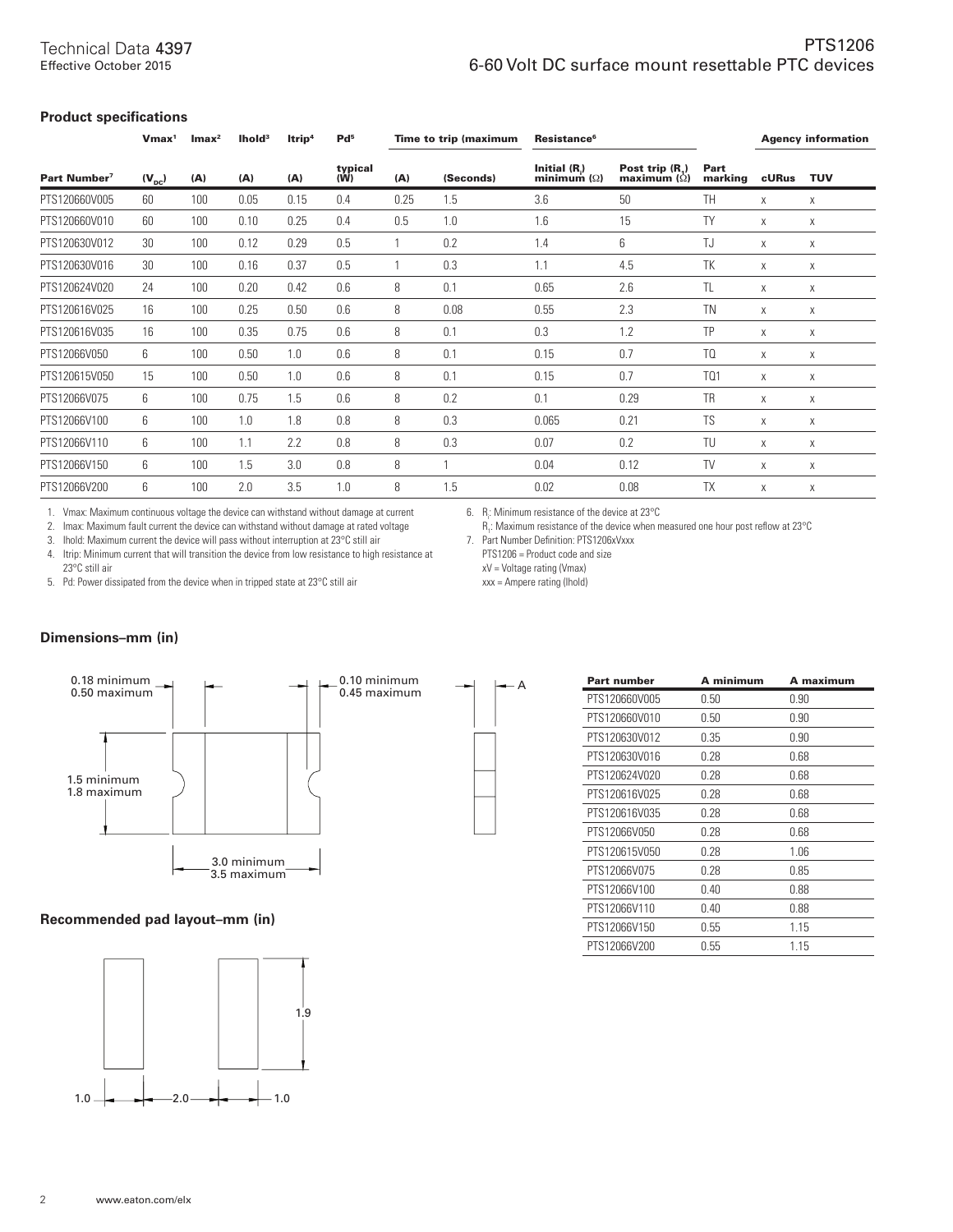#### **Time to trip curves at 23ºC**



**Temperature derating curve**



**Temperature (°C)**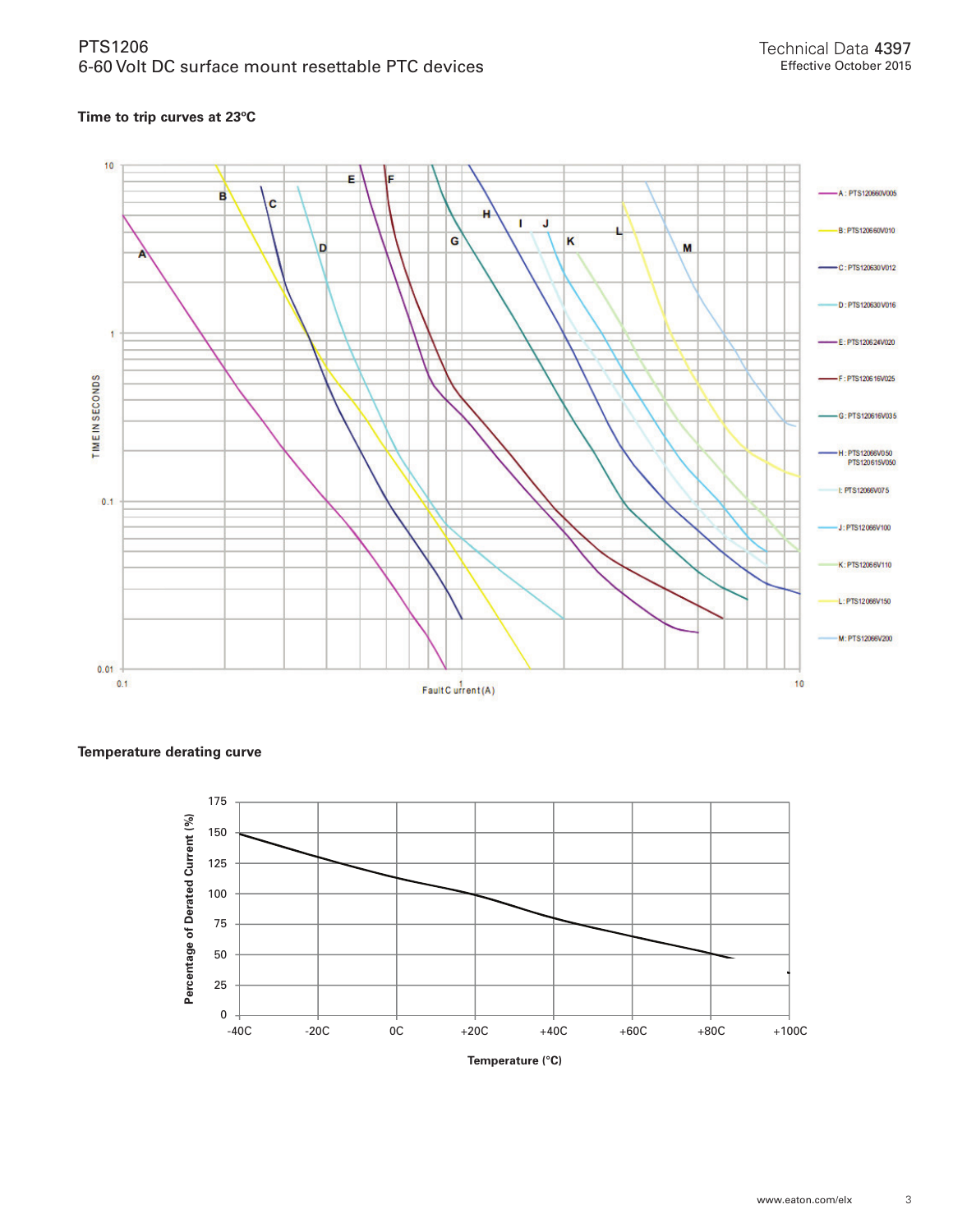#### **Environmental data**

| Operating temperature: -40 $\degree$ C to + 85 $\degree$ C (with derating)                       |
|--------------------------------------------------------------------------------------------------|
| Storage temperature: -10 $\degree$ C to + 40 $\degree$ C                                         |
| Storage relative humidity: 75%                                                                   |
| Storage conditon: Keep away form corrosive atmosphere and sunlight                               |
| Storage duration: 1 year                                                                         |
| Thermal shock: (20 cycles - 40 $\degree$ C to + 85 $\degree$ C) -33% typical resistance change   |
| Humidity: $+85^{\circ}$ C, 85% relative humidity, 1000 hours $\pm 5\%$ typical resistance change |
| Resistance to solvents: MIL-STD- 202 Method 215                                                  |
|                                                                                                  |

#### **Packaging information-mm**

Supplied in tape and reel packaging, 5000 parts per 7.0" diameter reel

PTS120630V012, PTS120630V016, PTS120624V020, PTS120616V025, PTS120616V035, PTS12066V050, PTS12066V075



User Direction of Feed  $\longrightarrow$ 

Supplied in tape and reel packaging, 2500 parts per 7.0" diameter reel

PTS120660V005, PTS120660V010, PTS120615V050, PTS12066V100, PTS12066V110, PTS12066V150, PTS12066V200



User Direction of Feed <u>Section A–A</u>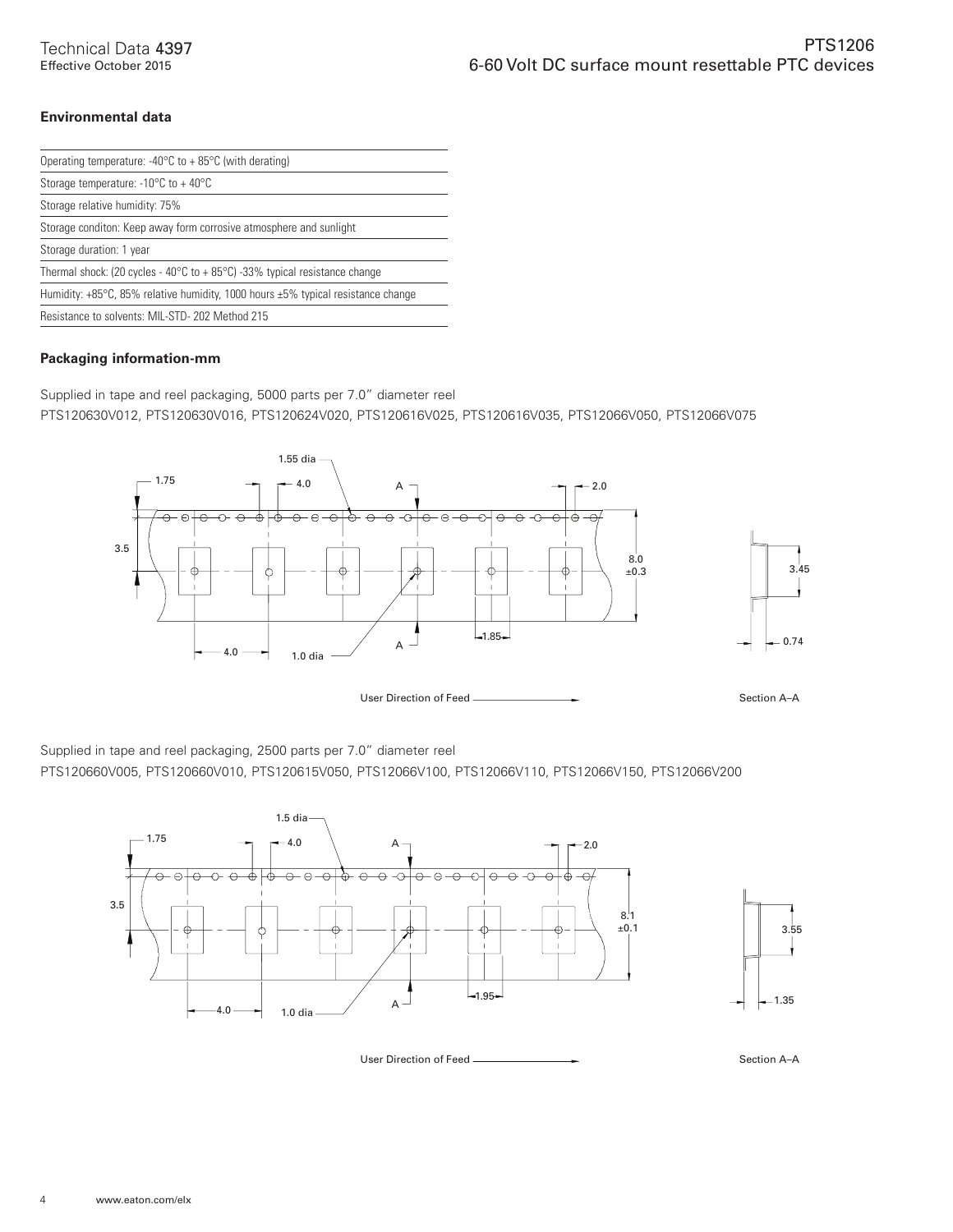#### **Solder reflow profile**



#### TC -5°C **Table 1 - Standard SnPb Solder (Tc)**

| Package<br>Thickness | <b>Volume</b><br>mm3<br>$350$ | Volume<br>mm <sub>3</sub><br>>350 |  |  |
|----------------------|-------------------------------|-----------------------------------|--|--|
| $<$ 2.5mm $)$        | $235^\circ$ C                 | $220^{\circ}$ C                   |  |  |
| $\geq$ 2.5mm         | $220^{\circ}$ C               | $220^{\circ}$ C                   |  |  |

#### Table 2 - Lead (Pb) Free Solder (T<sub>C</sub>)

| Package<br>Thickness | Volume<br>mm <sup>3</sup><br>$350$ | Volume<br>mm <sup>3</sup><br>350 - 2000 | Volume<br>mm <sup>3</sup><br>>2000 |
|----------------------|------------------------------------|-----------------------------------------|------------------------------------|
| $<$ 1.6 $mm$         | $260^\circ C$                      | 260°C                                   | $260^\circ C$                      |
| $1.6 - 2.5$ mm       | $260^\circ C$                      | $250^{\circ}$ C                         | $245^\circ C$                      |
| $>2.5$ mm            | $250^{\circ}$ C                    | $245^\circ$ C                           | $245^\circ C$                      |

#### **Reference JDEC J-STD-020D**

| <b>Profile Feature</b>                                                            | <b>Standard SnPb Solder</b>       | <b>Lead (Pb) Free Solder</b>      |
|-----------------------------------------------------------------------------------|-----------------------------------|-----------------------------------|
| Preheat and Soak<br>• Temperature min. $(T_{smin})$                               | $100^{\circ}$ C                   | $150^{\circ}$ C                   |
| • Temperature max. $(T_{\text{smax}})$                                            | $150^{\circ}$ C                   | $200^{\circ}$ C                   |
| • Time (T <sub>smin</sub> to T <sub>smax</sub> ) (t <sub>s</sub> )                | 60-120 Seconds                    | 60-120 Seconds                    |
| Average ramp up rate $T_{\text{smax}}$ to $T_{\text{p}}$                          | 3°C/ Second Max.                  | 3°C/ Second Max.                  |
| Liquidous temperature (TL)<br>Time at liquidous (t <sub>l</sub> )                 | $183^{\circ}$ C<br>60-150 Seconds | $217^{\circ}$ C<br>60-150 Seconds |
| Peak package body temperature (Tp)*                                               | Table 1                           | Table 2                           |
| Time $(t_0)^{**}$ within 5 °C of the specified classification temperature $(T_c)$ | 20 Seconds**                      | 30 Seconds**                      |
| Average ramp-down rate $(T_p$ to $T_{\text{smax}}$ )                              | 6°C/ Second Max.                  | 6°C/ Second Max.                  |
| Time 25°C to Peak Temperature                                                     | 6 Minutes Max.                    | 8 Minutes Max.                    |
|                                                                                   |                                   |                                   |

\* Tolerance for peak profile temperature  $(T_p)$  is defined as a supplier minimum and a user maximum.

\*\* Tolerance for time at peak profile temperature  $(t_p)$  is defined as a supplier minimum and a user maximum.

#### **Wave solder**

Reservoir temperature: 260°C

Time in reservoir: 10 seconds maximum

Life Support Policy: Eaton does not authorize the use of any of its products for use in life support devices or systems without the express written approval of an officer of the Company. Life support systems are devices which support or sustain life, and whose failure to perform, when properly<br>used in accordance with instructions for use provided in the labeling, can

Eaton reserves the right, without notice, to change design or construction of any products and to discontinue or limit distribution of any products. Eaton also<br>reserves the right to change or update, without notice, any te

#### **Eaton**

**Electronics Division** 1000 Eaton Boulevard Cleveland, OH 44122 United States www.eaton.com/elx

Powerina Business Worldwide

© 2015 Eaton All Rights Reserved Printed in USA Publication No. 4397 BU-MC15016 October 2015

Eaton is a registered trademark.

All other trademarks are property of their respective owners.